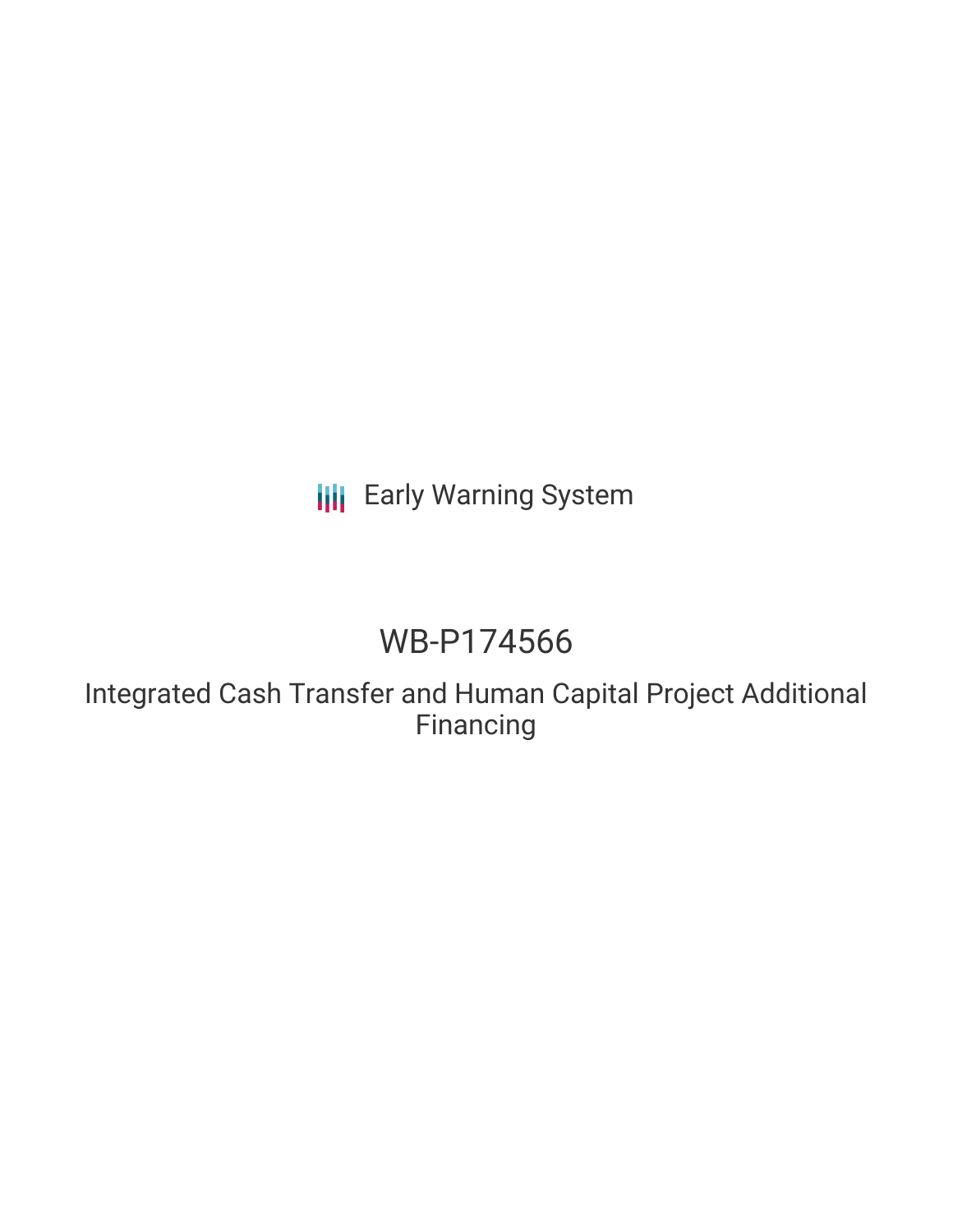

#### **Quick Facts**

| <b>Countries</b>               | Djibouti                                  |
|--------------------------------|-------------------------------------------|
| <b>Financial Institutions</b>  | World Bank (WB)                           |
| <b>Status</b>                  | Approved                                  |
| <b>Bank Risk Rating</b>        | U                                         |
| <b>Voting Date</b>             | 2021-03-31                                |
| <b>Borrower</b>                | Ministry of Social Affairs and Solidarity |
| <b>Sectors</b>                 | Finance                                   |
| <b>Investment Type(s)</b>      | Loan                                      |
| <b>Investment Amount (USD)</b> | $$15.00$ million                          |
| <b>Loan Amount (USD)</b>       | $$15.00$ million                          |
| <b>Project Cost (USD)</b>      | \$15.00 million                           |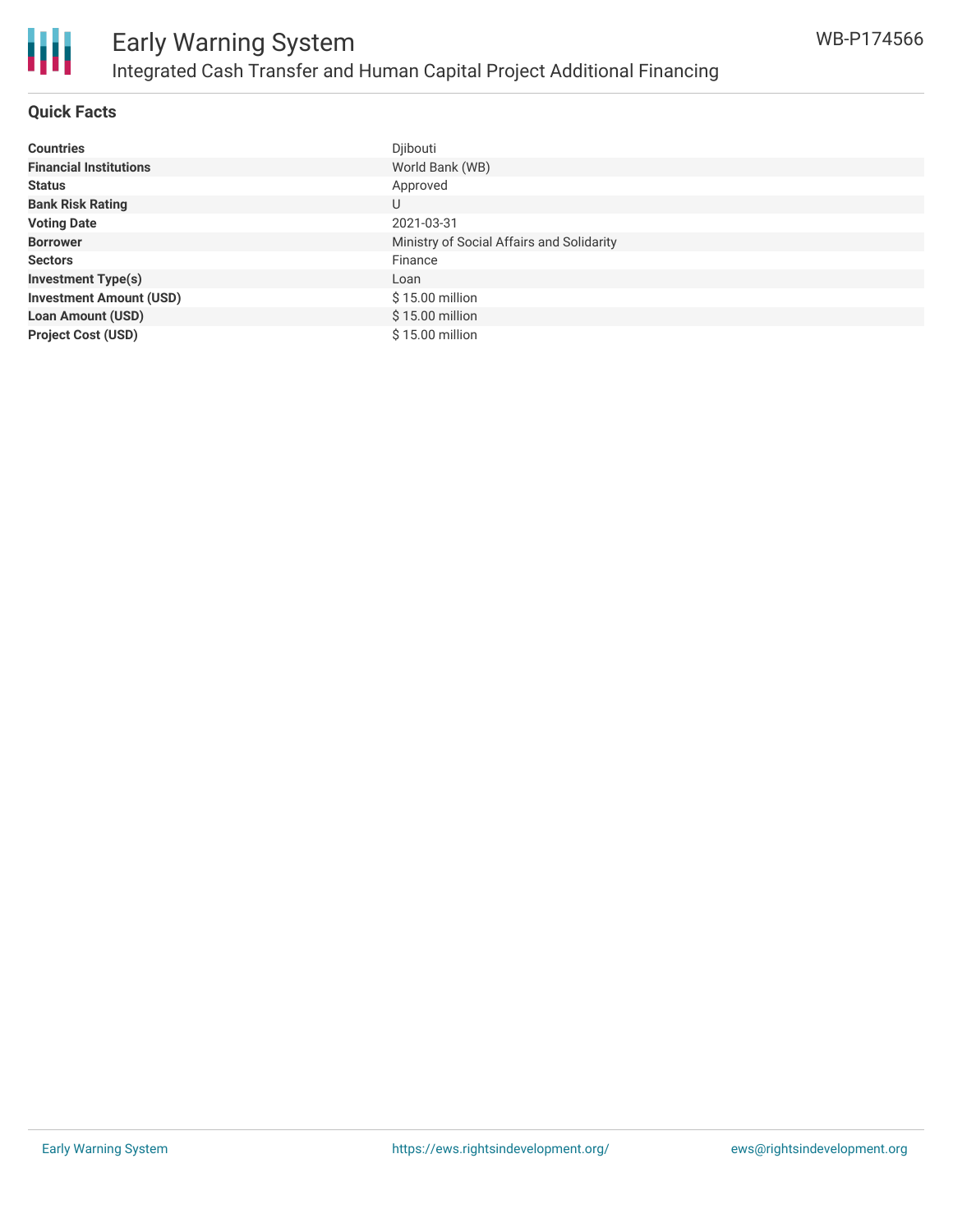

## **Project Description**

The Project Development Objectives are to: i) support an expanded and more enhanced social safety nets system; and ii) support access to basic services in targeted poor communities.

Project components include;

- -Conditional cash transfers
- -Strengthening social protection delivery systems
- -Community-based investments in basic services to improve human capital
- -Project Management
- -Household food security response to COVID-19
- -Contingent Emergency Response Component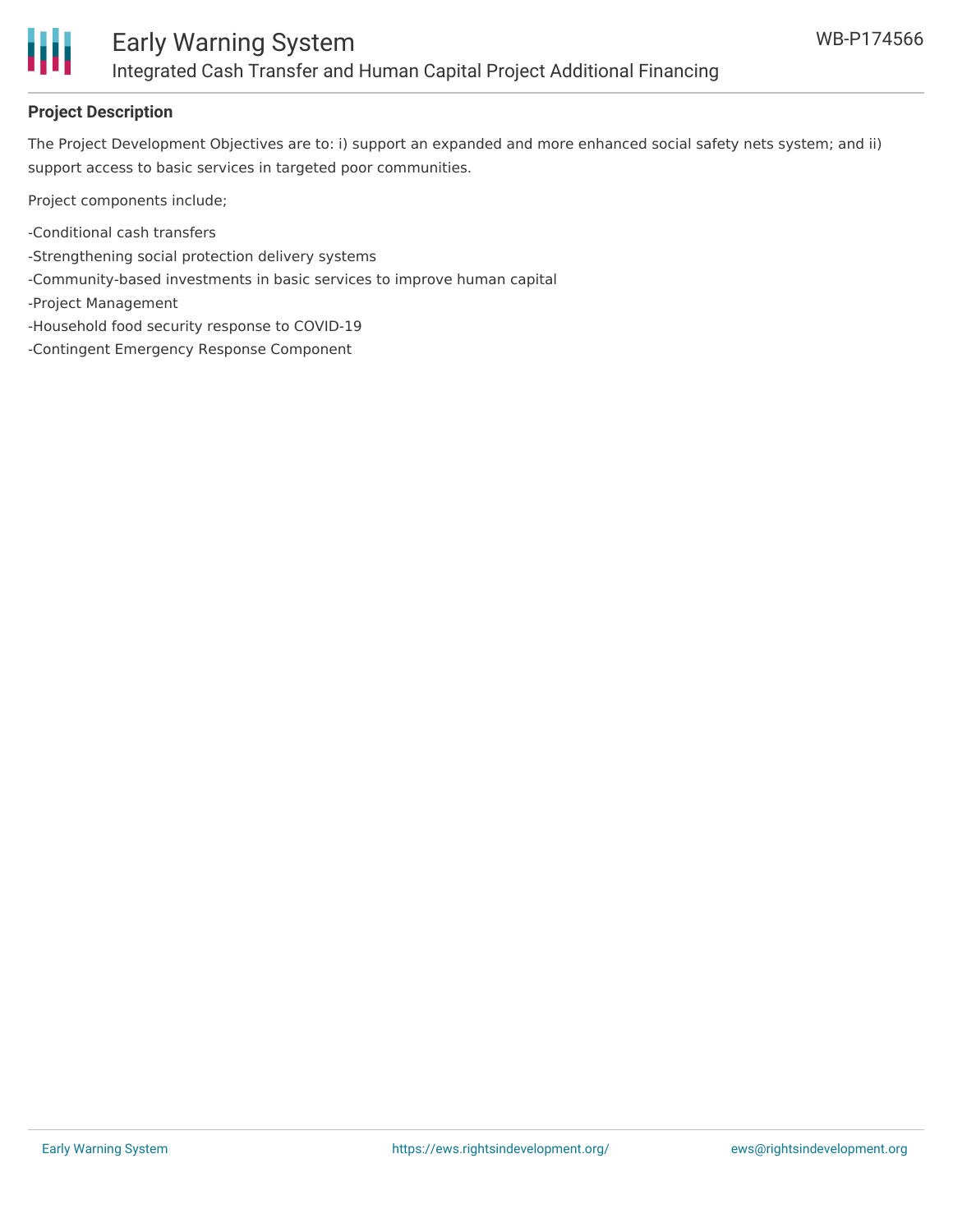

# Early Warning System Integrated Cash Transfer and Human Capital Project Additional Financing

## **Investment Description**

World Bank (WB)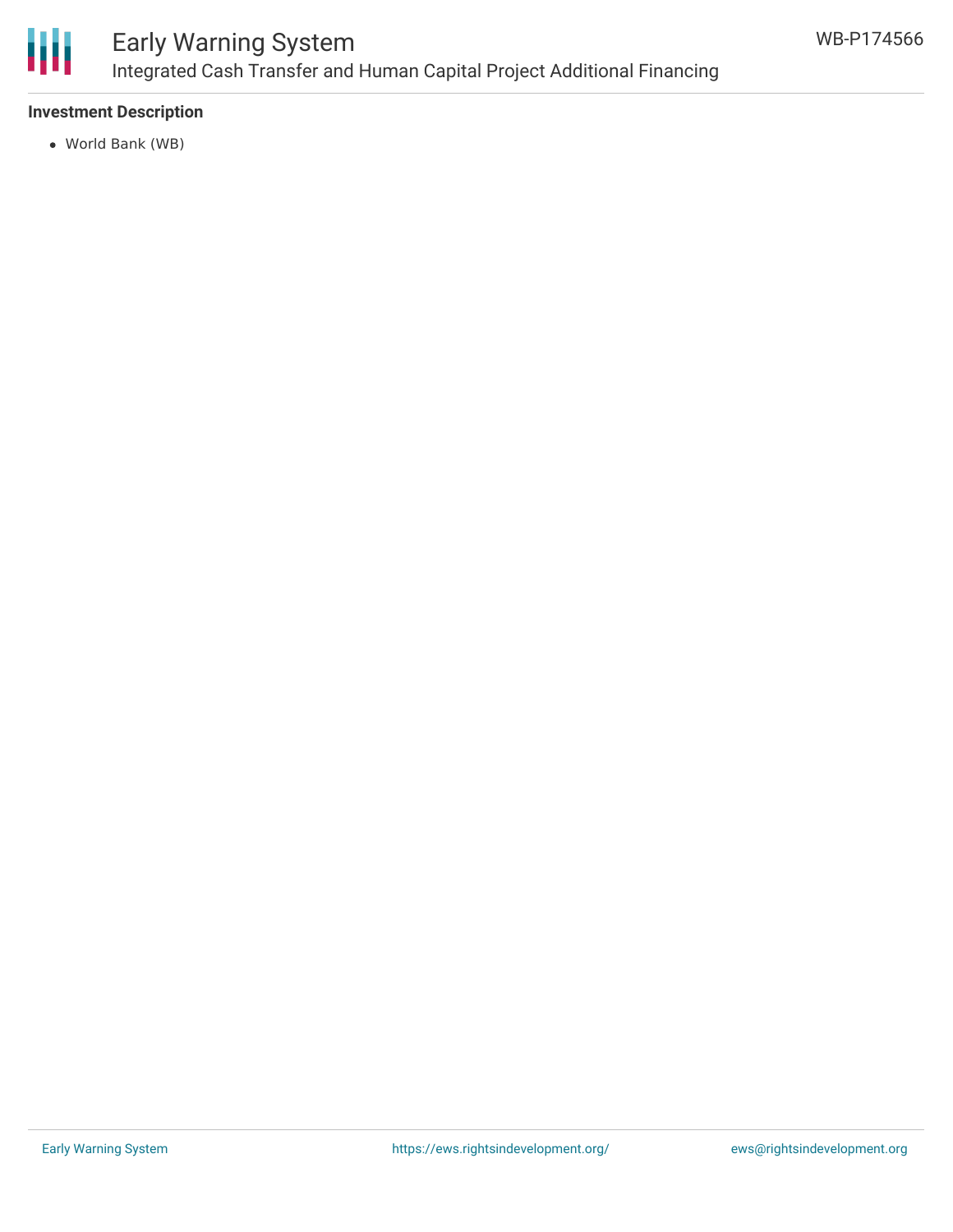

### **Contact Information**

Ministry of Social Affairs and Solidarity Mouna Osman Aden Minister of Social Affairs and Solidarity ministre@sociales.gouv.dj

#### ACCESS TO INFORMATION

To submit an information request for project information, you will have to create an account to access the Access to Information request form. You can learn more about this process at: https://www.worldbank.org/en/access-toinformation/request-submission

#### ACCOUNTABILITY MECHANISM OF THE WORLD BANK

The World Bank Inspection Panel is the independent complaint mechanism and fact-finding body for people who believe they are likely to be, or have been, adversely affected by a World Bank-financed project. If you submit a complaint to the Inspection Panel, they may investigate to assess whether the World Bank is following its own policies and procedures for preventing harm to people or the environment. You can contact the Inspection Panel or submit a complaint by emailing ipanel@worldbank.org. Information on how to file a complaint and a complaint request form are available at: https://www.inspectionpanel.org/how-tofile-complaint